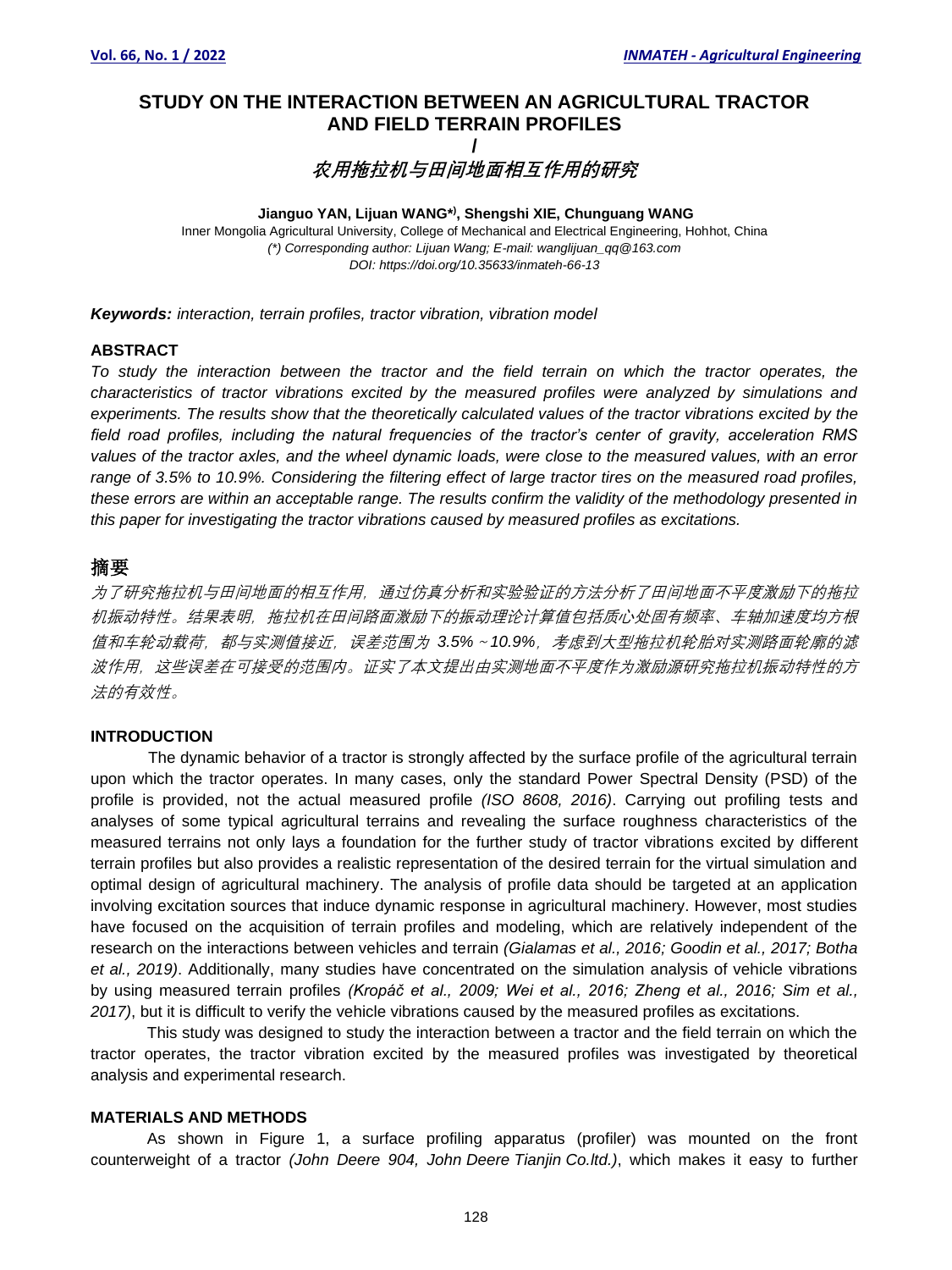### **Vol. 66, No. 1 / 2022** *INMATEH - Agricultural Engineering*

analyze the coupling vibration between the tractor and the field terrain because the measured profiles are the sources of excitation that will cause the tractor to vibrate when the tractor wheels roll along the profile path. Previous studies have laid a foundation for the approach proposed in this study. The design and validation of the profiler was presented in detail in a previous study *(Yan et al., 2019)*. Details on the testing and analysis of agricultural terrain profiles can be found in *Wang et al (2020)*, in which the profiling tests were carried out in a harvested potato field, a grass field, a corn stubble field and a field road.



**Fig. 1 - Profiling apparatus mounted on the front counterweight of a tractor**



**Fig. 2 - Terrain profile and tractor vibration test on field road**





*a) Front axle end b) Directly below seat c) Rear axle end*





*d) Directly below the front axle e) Directly below the rear axle*

**Fig. 3 - Sensor installation positions**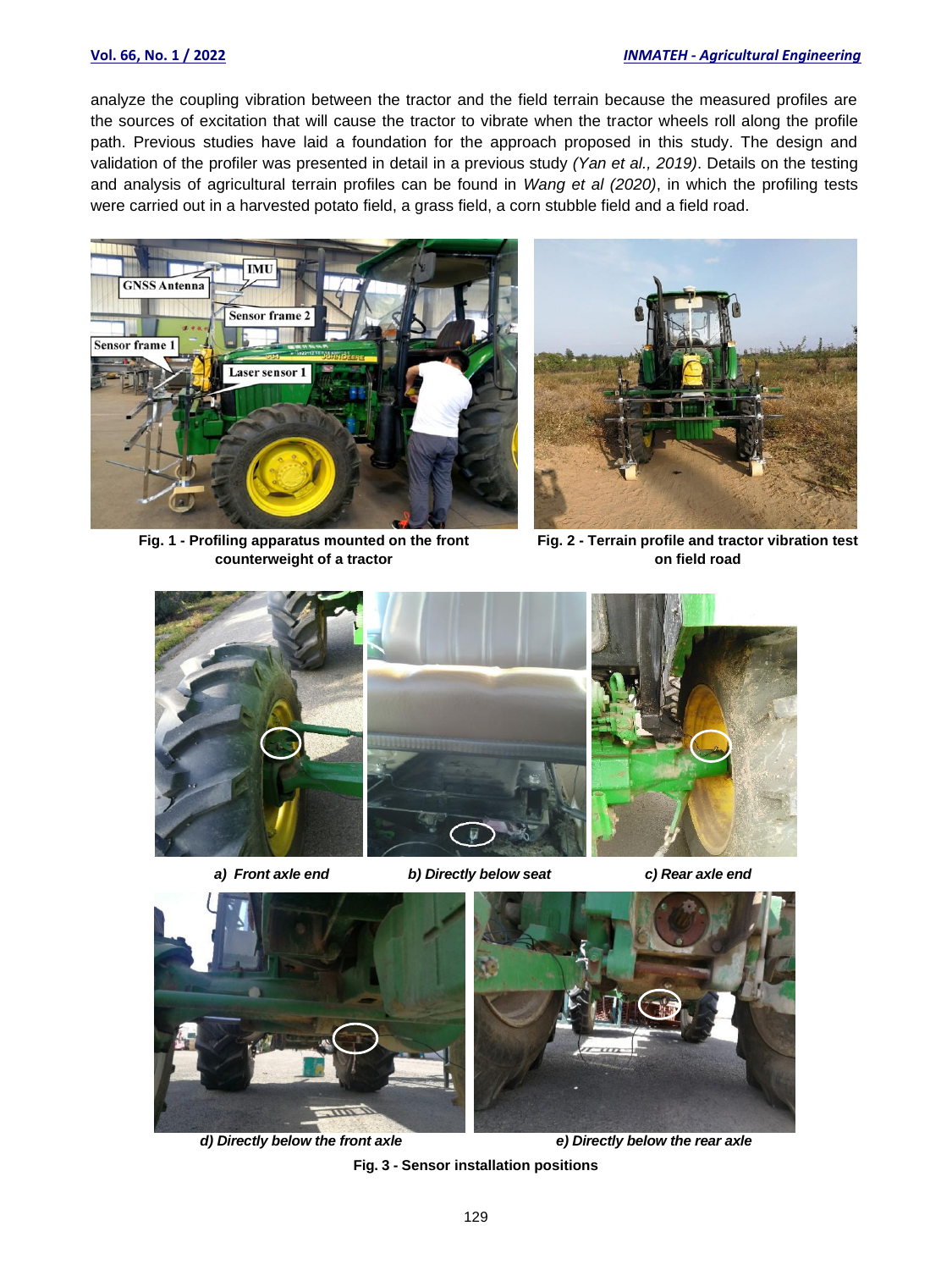To investigate the tractor vibration caused by the field terrain upon which the tractor was driven, the terrain profiles were measured on the field road, and the vibration accelerations of the tractor body and axles were measured simultaneously with a forward driving speed of 5.41 km/h. During the test, the width of each surface profiles on the parallel tracks was adjusted to be the same as the width of the tractor wheel tracks, as shown in Figure 2, hence, the measured profiles were the excitation source that caused the tractor to vibrate when the tractor wheels rolled along the profile path. Then, the tractor vibrations excited by the measured profiles were investigated. The tire pressure of the tractor was 170 kPa in the front and 160 kPa in the rear.

Seven single-direction accelerometers (IEPE 1A111E) with a frequency bandwidth of 0.5-10000 Hz and a maximum acceleration of 500 m/s<sup>2</sup> were attached to the tractor to measure the vibration intensity of the tractor body and axles, as shown in Figure 3. The specific arrangement of accelerometers is as follows: four accelerometers were attached to the ends of the axles at the centers of the tractor's four wheels to measure the vertical acceleration of each wheel during the tractor wheel dynamic load calculation; one accelerometer was attached to the tractor cab floor below the driver's seat in the middle of the tractor body to measure the vertical acceleration of the tractor body; and two accelerometers were attached at the midpoints of the front and rear axles to measure the vertical acceleration of each axle. The measured acceleration and profiling signals were collected by the profiler's data acquisition system in tandem during the measurement process with a sample acquisition rate of 256 Hz.

# **MODEL ANALYSIS OF TRACTOR VIBRATION**

To investigate the vibrations in an agricultural tractor produced by the interaction between the tractor and the field terrain, an equivalent model of a wheeled tractor was established, as shown in Figure 4. A John Deere 904 tractor was selected as the prototype. Referring to the relevant Chinese standard, the inherent parameters of the tractor, such as the centroid position, pitch and roll moment of inertia were measured and determined as shown in Table 1. The tractor vibration model includes the vertical displacement of the tractor's center of gravity  $z_c$ , pitch angle displacement of the tractor's center of gravity  $\varphi_c$ , roll angle displacement of the tractor's center of gravity  $\theta_c$ , and road profile excitations  $q_{f1}$ ,  $q_{r1}$ ,  $q_{f2}$ , and  $q_{r2}$ .

| Some inherent parameters of the John Deere 904 tractor |  |  |  |
|--------------------------------------------------------|--|--|--|
|                                                        |  |  |  |

**Table 1**

| <b>Parameters</b>                                                | Value                  | Variable<br>unit             |  |  |  |  |
|------------------------------------------------------------------|------------------------|------------------------------|--|--|--|--|
| Mass of the tractor body                                         | $M_c = 4180$           | [kg]                         |  |  |  |  |
| Pitch moment of inertia                                          | $J_{\varphi}$ = 4529.2 | [kg $\cdot$ m <sup>2</sup> ] |  |  |  |  |
| <b>Roll moment of inertia</b>                                    | $J_{\theta}$ = 2184.3  | [kg $\cdot$ m <sup>2</sup> ] |  |  |  |  |
| Distance from the tractor center of gravity to the front axle    | $l_{cf} = 1.31$        | [m]                          |  |  |  |  |
| Distance from the tractor center of gravity to the rear axle     | $l_{cr} = 0.99$        | [m]                          |  |  |  |  |
| Distance from tractor centerline to the front wheel center       | $l_{df} = 0.82$        | $\lceil m \rceil$            |  |  |  |  |
| Distance from tractor centerline to the rear wheel center        | $l_{dr} = 0.86$        | [m]                          |  |  |  |  |
| Stiffness of the front tire with a pressure of 170 kPa           | $k_f$ = 357425         | [N/m]                        |  |  |  |  |
| Stiffness of the rear tire with a pressure of 160 kPa            | $k_r = 369840$         | [N/m]                        |  |  |  |  |
| Damping coefficient of the front tire with a pressure of 170 kPa | $c_f$ = 3253           | $[N\cdot s/m]$               |  |  |  |  |
| Damping coefficient of the rear tire with pressure of 160 kPa    | $c_r = 3674$           | $[N\cdot s/m]$               |  |  |  |  |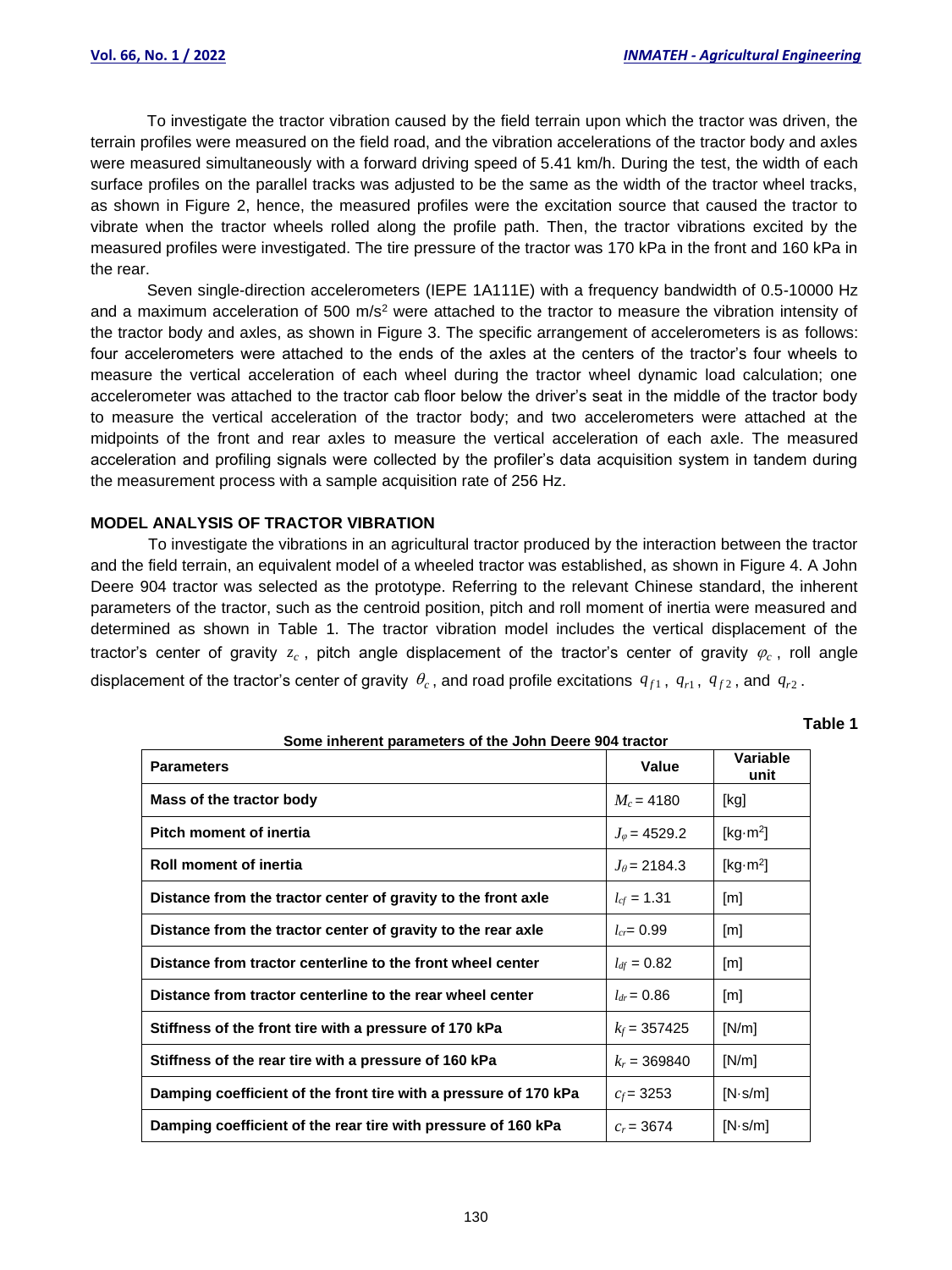

**Fig. 4 - Tractor vibration model**

The tractor vibration model has three DOFs with the following equations:

$$
\begin{cases}\nM_c \ddot{z}_c + (2c_f + 2c_r)\dot{z}_c + (2k_f + 2k_r)z_c + (-2c_f l_{cf} + 2c_r l_{cr})\dot{\varphi}_c + (-2k_f l_{cf} + 2k_r l_{cr})\varphi_c \\
= c_f(\dot{q}_{f1} + \dot{q}_{f2}) + k_f(q_{f1} + q_{f2}) + c_r(\dot{q}_{r1} + \dot{q}_{r2}) + k_r(q_{r1} + q_{r2}) \\
J_\varphi \ddot{\varphi}_c + (2c_f l_{cf}^2 + 2c_r l_{cr}^2)\dot{\varphi}_c + (2k_f l_{cf}^2 + 2k_r l_{cr}^2)\varphi_c + (-2c_f l_{cf} + 2c_r l_{cr})\dot{z}_c + (-2k_f l_{cf} + 2k_r l_{cr})z_c \\
= -c_f l_{cf}(\dot{q}_{f1} + \dot{q}_{f2}) - k_f l_{cf}(q_{f1} + q_{f2}) + c_r l_{cr}(\dot{q}_{r1} + \dot{q}_{r2}) + k_r l_{cr}(q_{r1} + q_{r2}) \\
J_\vartheta \ddot{\theta}_c + (2c_f l_{df}^2 + 2c_r l_{dr}^2)\dot{\theta}_c + (2k_f l_{df}^2 + 2k_r l_{dr}^2)\theta_c \\
= c_f l_{df}(\dot{q}_{f1} - \dot{q}_{f2}) + k_f l_{df}(q_{f1} - q_{f2}) + c_r l_{dr}(\dot{q}_{r1} - \dot{q}_{r2}) + k_r l_{dr}(q_{r1} - q_{r2})\n\end{cases} \tag{1}
$$

The front axle vertical acceleration  $\ddot{z}_f$  and rear axle vertical acceleration  $\ddot{z}_r$  can be derived from the vertical acceleration of the center of gravity  $\ddot{z}_c$  and the pitch angle acceleration of the tractor's center of gravity  $\ddot{\varphi}_c$ , as shown in Eq (2).

$$
\begin{cases}\n\ddot{z}_f = \ddot{z}_c - l_1 \ddot{\varphi}_c \\
\ddot{z}_r = \ddot{z}_c + l_2 \ddot{\varphi}_c\n\end{cases}
$$
\n(2)

The dynamic loads of the two front wheels in response to the excitations of terrain profiles  $q_{f1}$  and  $q_{f2}$  are determined as follows:

$$
\begin{cases}\nF_{f1}(t) = k_f (q_{f1} - z_c + \varphi_c l_{cf} - \theta_c l_{df}) + c_f (\dot{q}_{f1} - \dot{z}_c + \dot{\varphi}_c l_{cf} - \dot{\theta}_c l_{df}) \\
F_{f2}(t) = k_f (q_{f2} - z_c + \varphi_c l_{cf} + \theta_c l_{df}) + c_f (\dot{q}_{f2} - \dot{z}_c + \dot{\varphi}_c l_{cf} + \dot{\theta}_c l_{df})\n\end{cases}
$$
\n(3)

The dynamic loads of the two rear wheels in response to the excitations of terrain profiles  $q_{r1}$  and *qr*2 are similarly determined as follows:

$$
\begin{cases}\nF_{r1}(t) = k_r (q_{r1} - z_c - \varphi_c l_{cr} - \theta_c l_{dr}) + c_r (\dot{q}_{r1} - \dot{z}_c - \dot{\varphi}_c l_{cr} - \dot{\theta}_c l_{dr}) \\
F_{r2}(t) = k_r (q_{r2} - z_c - \varphi_c l_{cr} + \theta_c l_{dr}) + c_r (\dot{q}_{r2} - \dot{z}_c - \dot{\varphi}_c l_{cr} + \dot{\theta}_c l_{dr})\n\end{cases} (4)
$$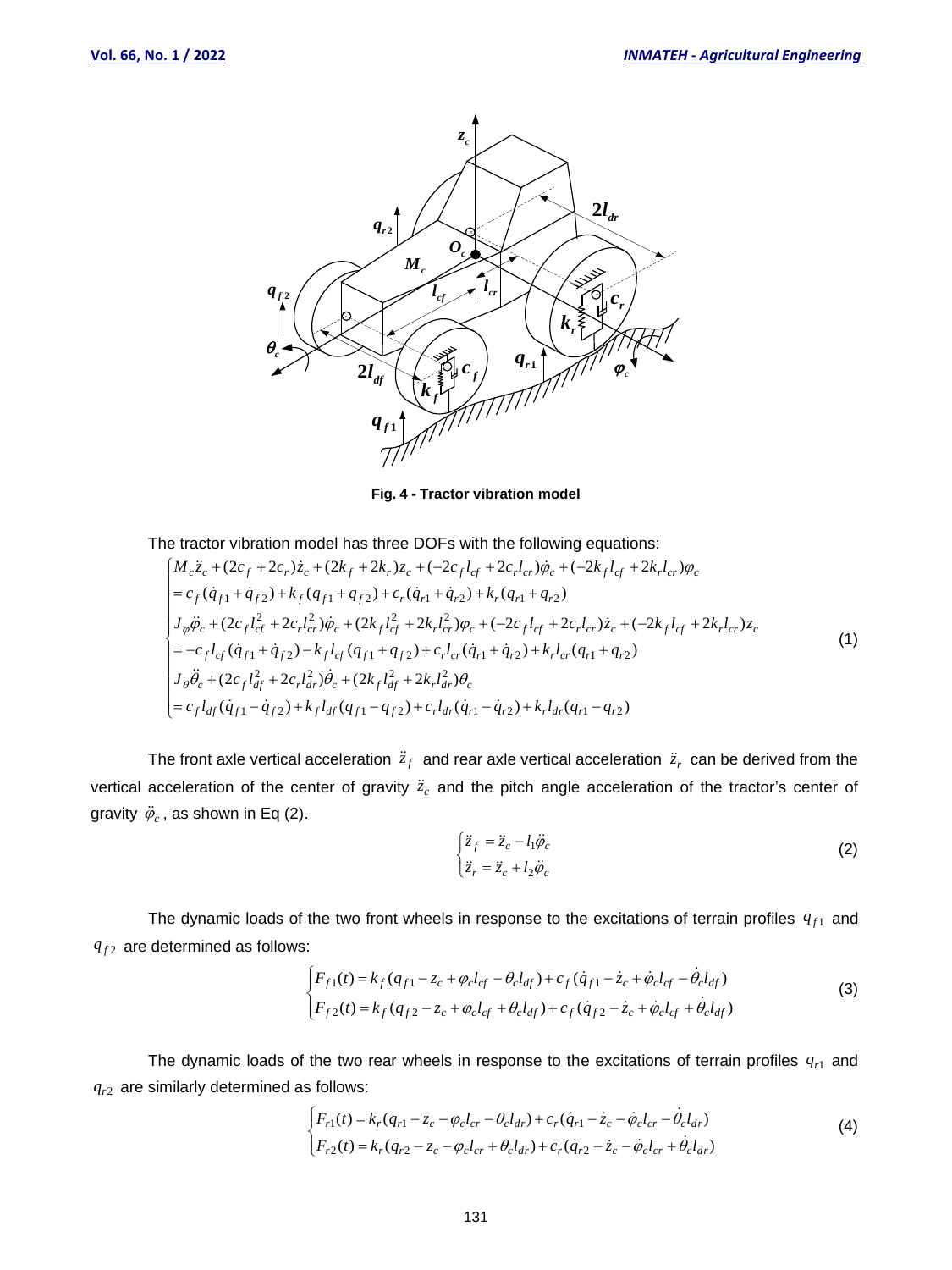The *RMS* values of the dynamic loads of the tractor wheels are as follows:

$$
RMS_{F_{f1}} = \sqrt{\sum_{i=1}^{N} F_{f1}^{2}(t)} / N
$$
\n(5)

$$
RMS_{F_{f2}} = \sqrt{\sum_{i=1}^{N} F_{f2}^{2}(t) / N}
$$
 (6)

$$
RMS_{F_{r1}} = \sqrt{\sum_{i=1}^{N} F_{r1}^2(t) / N}
$$
 (7)

$$
RMS_{F_{r2}} = \sqrt{\sum_{i=1}^{N} F_{r2}^2(t) / N}
$$
 (8)

Where:

*N* is the number of sampling points.

Eq.(1) may be rearranged in matrix form as:

$$
M\ddot{Z} + C\dot{Z} + KZ = F \tag{9}
$$

Where:

$$
Z = \begin{bmatrix} z_c \\ \varphi_c \\ \varphi_c \end{bmatrix} \quad M = \begin{bmatrix} M_c & 0 & 0 \\ 0 & J_{\varphi} & 0 \\ 0 & 0 & J_{\theta} \end{bmatrix}
$$
  
\n
$$
C = \begin{bmatrix} 2c_f + 2c_r & -2c_f l_{cf} + 2c_r l_{cr} & 0 \\ -2c_f l_{cf} + 2c_r l_{cr} & 2c_f l_{cf}^2 + 2c_r l_{cr}^2 & 0 \\ 0 & 0 & 2c_f l_{df}^2 + 2c_r l_{dr}^2 \end{bmatrix}
$$
  
\n
$$
K = \begin{bmatrix} 2k_f + 2k_r & -2k_f l_{cf} + 2k_r l_{cr} & 0 \\ -2k_f l_{cf} + 2k_r l_{cr} & 2k_f l_{cf}^2 + 2k_r l_{cr}^2 & 0 \\ 0 & 0 & 2k_f l_{df}^2 + 2k_r l_{dr}^2 \end{bmatrix}
$$
  
\n
$$
F = \begin{bmatrix} c_f (\dot{q}_{f1} + \dot{q}_{f2}) + k_f (q_{f1} + q_{f2}) + c_r (\dot{q}_{r1} + \dot{q}_{r2}) + k_r (q_{r1} + q_{r2}) \\ -c_f l_{cf} (\dot{q}_{f1} + \dot{q}_{f2}) - k_f l_{cf} (q_{f1} + q_{f2}) + c_r l_{cr} (\dot{q}_{r1} + \dot{q}_{r2}) + k_r l_{cr} (q_{r1} + q_{r2}) \\ c_f l_{df} (\dot{q}_{f1} - \dot{q}_{f2}) + k_f l_{df} (q_{f1} - q_{f2}) + c_r l_{dr} (\dot{q}_{r1} - \dot{q}_{r2}) + k_r l_{dr} (q_{r1} - q_{r2}) \end{bmatrix}
$$

The natural frequencies of the tractor's center of gravity, such as the vertical vibration frequency  $f_z$ , pitching vibration frequency  $f_{\varphi}$  and roll vibration frequency  $f_{\theta}$ , were determined by the undamped vibration equations, for which the eigenvalues of  $H = M^{-1}K$  need to be derived. Then, the natural frequencies were calculated as follows:

$$
\begin{cases} f_z \approx 2.88 \text{ Hz} \\ f_\varphi \approx 3.38 \text{ Hz} \\ f_\theta \approx 3.45 \text{ Hz} \end{cases}
$$

### *Simulation of tractor vibration accelerations*

To simulate the tractor vibrations caused by the measured profiles as excitations in the MATLAB Simulink environment, Eq (1) can be written in terms of state-space equations: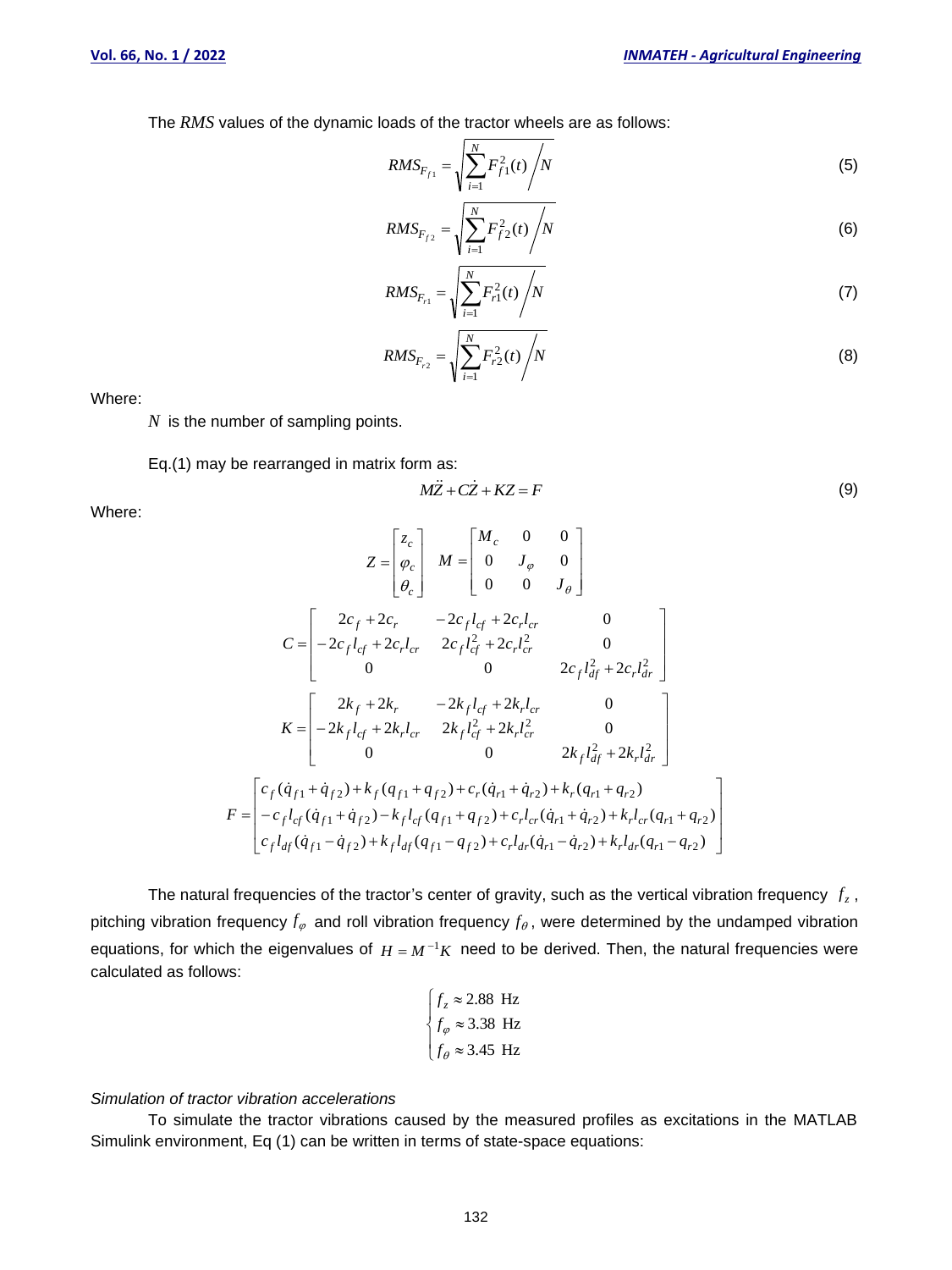$$
\begin{cases}\n\dot{X} = AX + BU \\
Y = CX + DU\n\end{cases}
$$
\n(10)

Where:

*A* is the system matrix, *B* is the input matrix, *C* is the output matrix, *D* is the feed-forward matrix, *X* is known as the state vector, *Y* is the output vector, and *U* is the input vector.

$$
A = \begin{bmatrix}\n\frac{2c_f + 2c_r}{M_c} & -\frac{-2c_f l_{cf} + 2c_r l_{cr}}{M_c} & 0 & -\frac{2k_f + 2k_r}{M_c} & -\frac{-2k_f l_{cf} + 2k_r l_{cr}}{M_c} & 0 \\
-\frac{-2c_f l_{cf} + 2c_r l_{cr}}{J_{\varphi}} & -\frac{2c_f l_{cf}^2 + 2c_r l_{cr}^2}{J_{\varphi}} & 0 & -\frac{-2k_f l_{cf} + 2k_r l_{cr}}{J_{\varphi}} & -\frac{2k_f l_{cf}^2 + 2k_r l_{cr}^2}{J_{\varphi}} & 0 \\
0 & 0 & -\frac{2c_f l_{df}^2 + 2c_r l_{dr}^2}{J_{\varphi}} & 0 & 0 & -\frac{2k_f l_{df}^2 + 2k_r l_{dr}^2}{J_{\varphi}} \\
1 & 0 & 0 & 0 & 0 & 0 \\
0 & 1 & 0 & 0 & 0 & 0 \\
0 & 0 & 1 & 0 & 0 & 0\n\end{bmatrix}^{\text{T}}
$$

$$
B = \begin{bmatrix} \frac{c_f}{M_c} & \frac{c_r}{M_c} & \frac{c_f}{M_c} & \frac{c_r}{M_c} & \frac{k_f}{M_c} & \frac{k_f}{M_c} & \frac{k_f}{M_c} \\ \frac{c_f l_{cf}}{J_\varphi} & \frac{c_r l_{cr}}{J_\varphi} & -\frac{c_f l_{cf}}{J_\varphi} & \frac{c_r l_{cr}}{J_\varphi} & \frac{k_f l_{cf}}{J_\varphi} & \frac{k_f l_{cf}}{J_\varphi} & \frac{k_f l_{cf}}{J_\varphi} & \frac{k_f l_{cf}}{J_\varphi} \\ \frac{c_f l_{df}}{J_\theta} & \frac{c_r l_{dr}}{J_\theta} & -\frac{c_f l_{dr}}{J_\theta} & -\frac{c_r l_{dr}}{J_\theta} & \frac{k_f l_{df}}{J_\theta} & \frac{k_f l_{dr}}{J_\theta} & -\frac{k_f l_{df}}{J_\theta} & -\frac{k_f l_{dr}}{J_\theta} \\ 0 & 0 & 0 & 0 & 0 & 0 & 0 & 0 \\ 0 & 0 & 0 & 0 & 0 & 0 & 0 & 0 \\ 0 & 0 & 0 & 0 & 0 & 0 & 0 & 0 \end{bmatrix}
$$

$$
C = \begin{bmatrix}\n-\frac{2c_f + 2c_r}{M_c} & -\frac{-2c_f l_{cf} + 2c_r l_{cr}}{M_c} & 0 & -\frac{2k_f + 2k_r}{M_c} & -\frac{2k_f l_{cf} + 2k_r l_{cr}}{M_c} & 0 \\
-\frac{2c_f l_{cf} + 2c_r l_{cr}}{J_{\varphi}} & -\frac{2c_f l_{cf}^2 + 2c_r l_{cr}^2}{J_{\varphi}} & 0 & -\frac{-2k_f l_{cf} + 2k_r l_{cr}}{J_{\varphi}} & -\frac{2k_f l_{cf}^2 + 2k_r l_{cr}^2}{J_{\varphi}} & 0 \\
0 & 0 & -\frac{2c_f l_{df}^2 + 2c_r l_{dr}^2}{J_{\varphi}} & 0 & 0 & -\frac{2k_f l_{cf}^2 + 2k_r l_{dr}^2}{J_{\varphi}} \\
0 & 0 & 0 & 0 & 1 & 0 & 0 \\
0 & 0 & 0 & 0 & 0 & 1 & 0 \\
0 & 0 & 0 & 0 & 0 & 0 & 1\n\end{bmatrix}
$$
\n
$$
X = \begin{bmatrix} \dot{z}_c & \dot{\varphi}_c & \dot{\varphi}_c & z_c & \varphi_c & \vartheta_c \end{bmatrix}^T
$$
\n
$$
U = \begin{bmatrix} \dot{q}_{f1} & \dot{q}_{f1} & \dot{q}_{f2} & \dot{q}_{r2} & q_{f1} & q_{r1} & q_{lf2} & q_{lr2} \end{bmatrix}^T
$$
\n
$$
Y = \begin{bmatrix} \ddot{z}_c & \ddot{\varphi}_c & \ddot{\varphi}_c & z_c & \varphi_c & \vartheta_c \end{bmatrix}^T
$$

According to the state-space expression (10), the Simulink model was established as shown in Figure 5 and was to analyze the vertical, pitch and roll vibrations of the tractor's center of gravity, as well as the vibrations of the front and rear axles excited by the terrain profiles.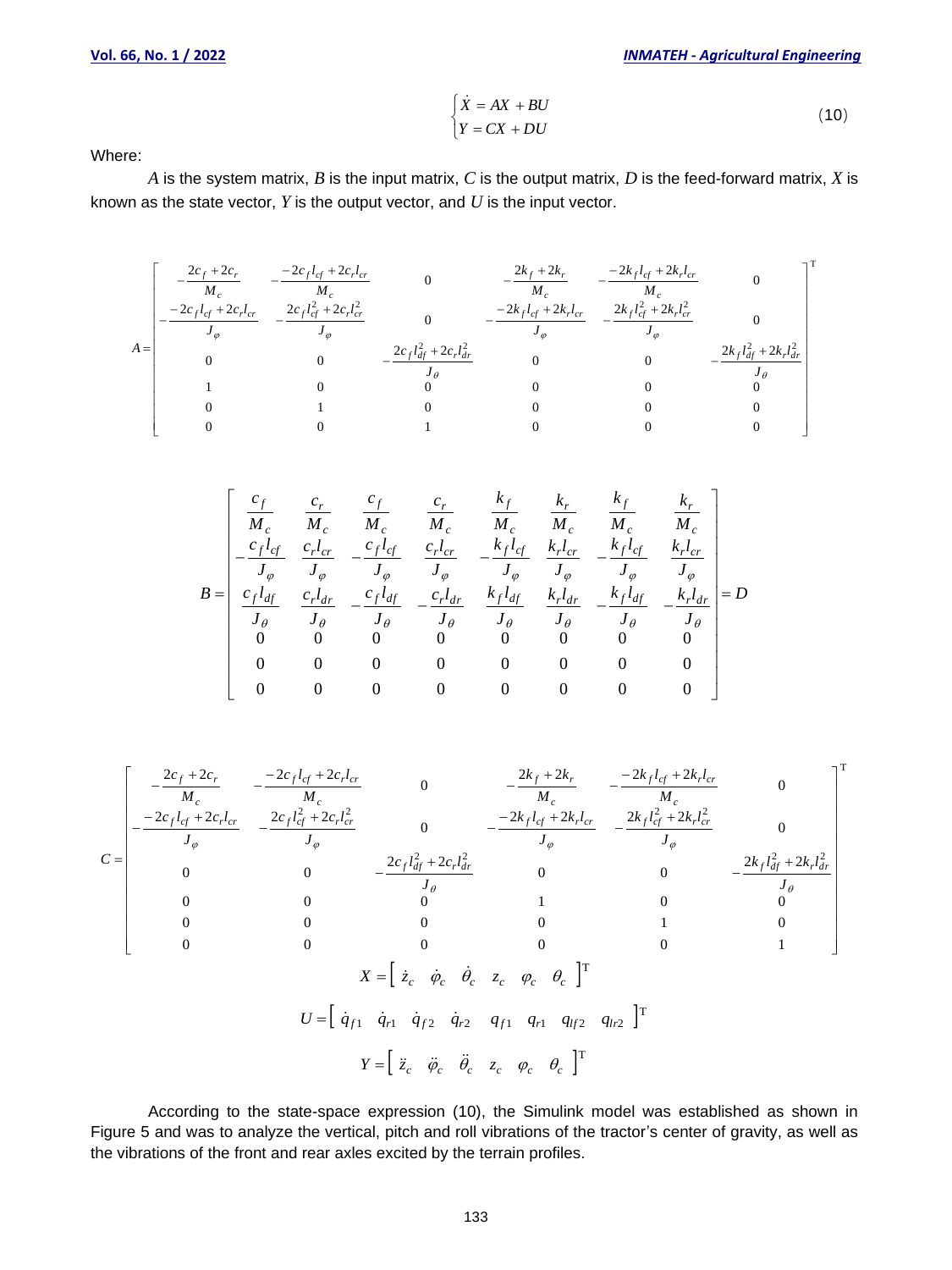The values of the elements in matrices *A, B, C* and *D* determined in the state-space expression (10) were calculated according to the parameters in Table 1.



**Fig. 5 - Simulink model of the tractor's center of gravity and axle vibrations.**

Simulation of tractor wheel dynamic loads was used to analyze the dynamic load of the front wheel in response to the terrain due to excitation of terrain profile  $q_{f1}$  and  $q_{f2}$  excitation. The analytical model of the dynamic load characteristics of the tractor rear wheels in response to the terrain is similar to that of the dynamic load characteristics of the tractor front wheel.

#### **RESULTS AND DISCUSSION**

The field road profiles from the left and right tractor wheel tracks measured by the profiler at a speed of 5.41 km/h are shown in Figure 6.



**Fig. 6 - Measured field road profiles**

According to the geometric relationship between the tractor's center of gravity and the positions of the accelerometers attached to the tractor body, the measured vertical acceleration of the center of gravity  $\ddot{z}_c$  can be derived from the vertical acceleration  $\ddot{z}_s$  of the accelerometer attached to the tractor body below the driver's seat with the following equation:

$$
\ddot{z}_c = \ddot{z}_s - l_{cs}\ddot{\varphi}_c \tag{11}
$$

Where:

 $l_{cs}$  is the distance from the tractor's center of gravity to the position of the accelerometer attached to the tractor cab floor below the driver's seat in the middle of the tractor body.

The measured vertical, pitching and rolling vibration accelerations of the tractor's center of gravity in the time domain while the tractor was driving on the field road at a speed of 5.41 km/h are shown in Figures 7-9. These figures show that the amplitude of the vertical vibration of the tractor's center of gravity was larger than the amplitudes of the pitching and rolling vibrations.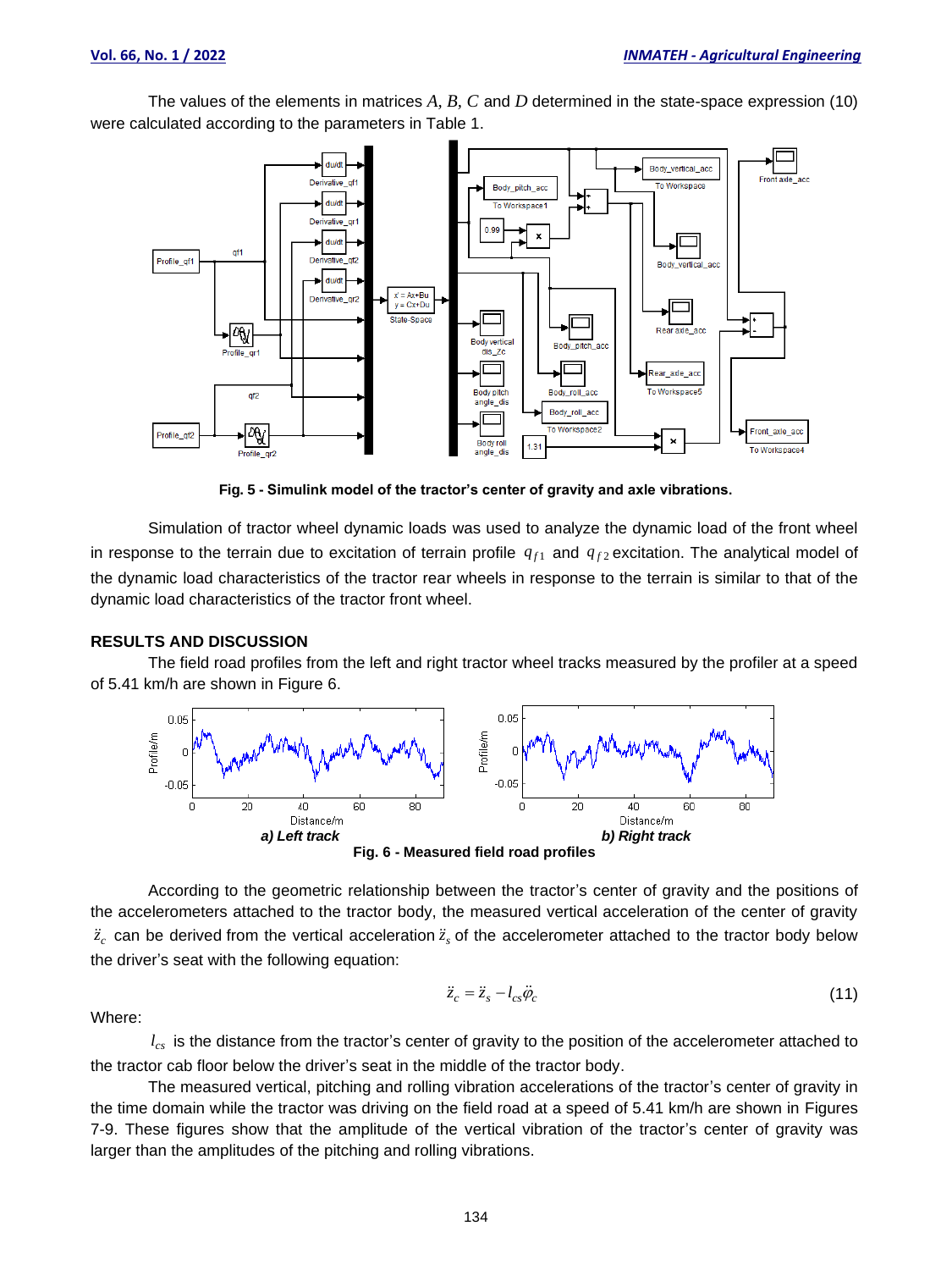The measured vibration accelerations of the front and rear axles in the time domain are shown in Figure 10 and Figure 11, respectively, indicating that the vibration acceleration amplitude of the front axle was larger than that of the rear axle. The dynamic loads of the front and rear wheels are shown in Figure 12 and Figure 13, respectively.



**Fig. 7 - Vertical vibration acceleration of the tractor's center of gravity** 



**Fig. 9 - Rolling vibration acceleration of the tractor's center of gravity**



**Fig. 11 - Vertical vibration acceleration of the rear axle Fig. 12 - Dynamic load of the tractor front wheel**



**Fig. 8 - Pitching vibration acceleration of the tractor's center of gravity**



**Fig. 10 - Vertical vibration acceleration of the front axle**





**Fig. 13 - Dynamic load of the tractor rear wheel**

The *PSD*s of the vertical, pitching and rolling vibration accelerations of the tractor's center of gravity corresponding to Figures 7-9 are shown in Figure 14(a), Figure 15(a) and Figure 16(a), respectively.

These figures display the vibration acceleration *PSD* in the range of  $0 \sim 20$  Hz, which covers the main frequency range of the tractor's natural frequencies and vibration response energy.

The natural frequencies of the tractor's center of gravity can be obtained from the peak frequencies of the vertical, pitching and rolling vibration acceleration *PSD*s of the tractor body's responses to the wheel excitations *(Zhu et al., 2016)*.

The natural frequencies of the vertical, pitching and rolling vibrations were 2.623 Hz, 3.148 Hz and 3.575 Hz, as shown in Figure 14(a), Figure 15(a) and Figure 16(a), respectively.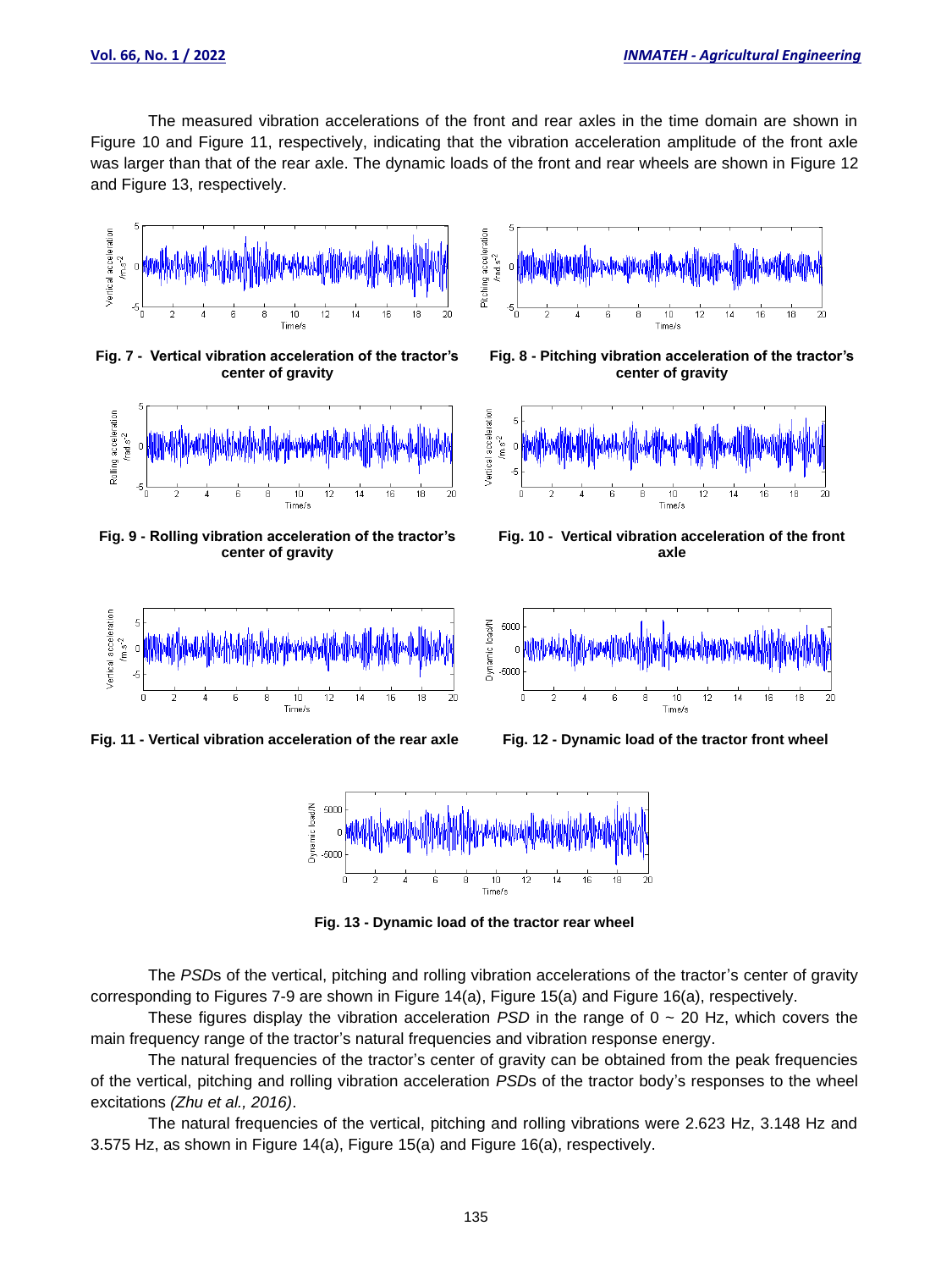

**Fig. 14 - Vertical vibration acceleration PSDs of the tractor's center of gravity**



**Fig. 15 - Pitching vibration acceleration PSDs of the tractor's center of gravity**



**Fig. 16 - Rolling vibration acceleration PSDs of the tractor's center of gravity**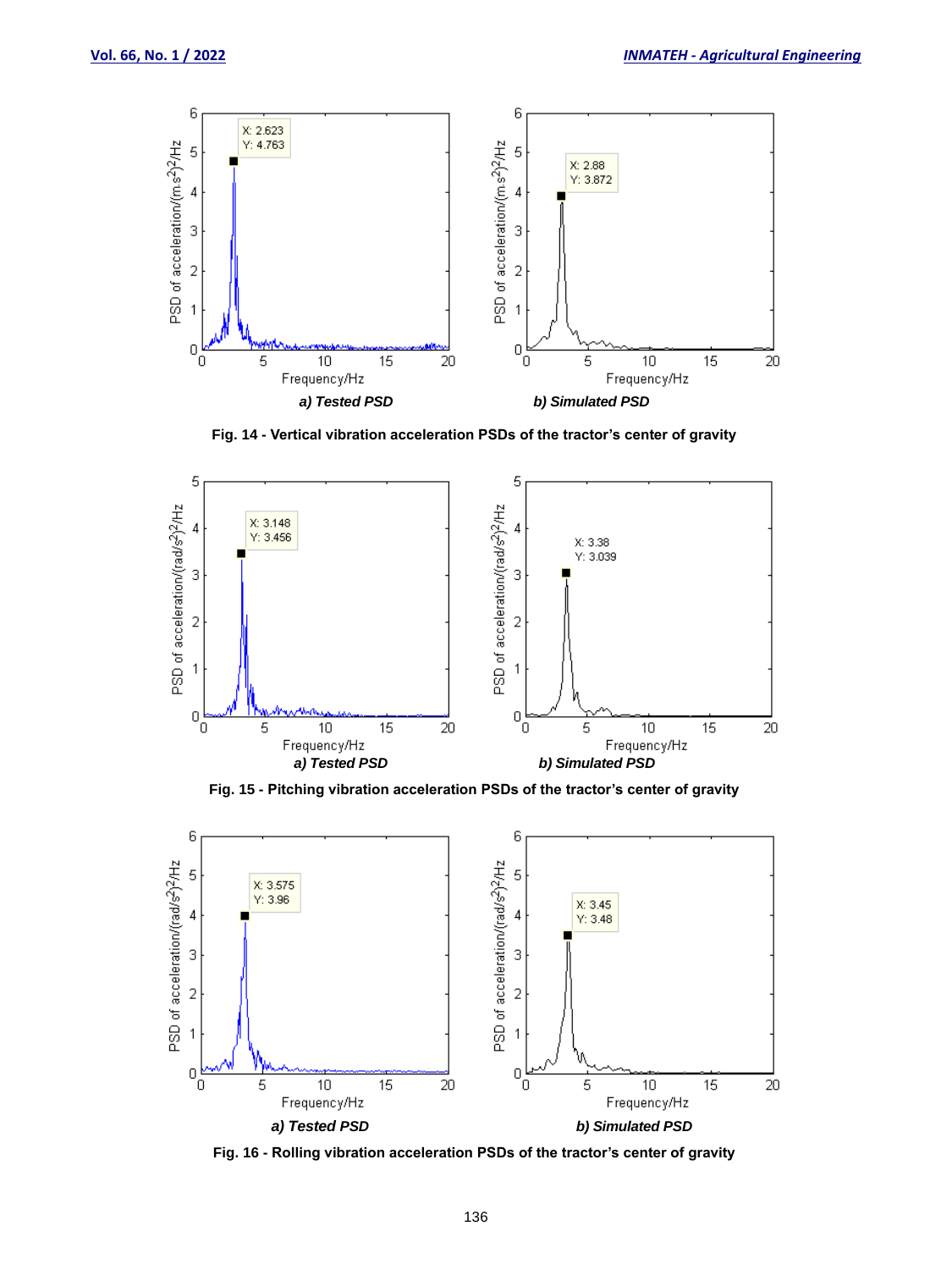The simulated *PSD*s of the vertical, pitching and rolling vibration accelerations of the tractor's center of gravity excited by the measured field road profiles of the left and right tractor wheel tracks are shown in Figure 14(b), Figure 15(b) and Figure 16(b), respectively.

The measured and theoretically calculated values of tractor vibrations excited by the field road profiles, including the natural frequencies of the tractor's center of gravity, the *RMS* values of the tractor axle accelerations and the wheel dynamic loads, are concluded in Table 2. A comparison between the measured values and the theoretically calculated values of tractor vibrations shows that the theoretical values are close to the measured values with an error range of 3.5% to 10.9%. Considering the filtering effect of large tractor tires on the measured road profiles, these errors are within an acceptable range. This conclusion confirms the validity of the developed tractor vibration model and the proposed methodology for investigating the tractor vibrations caused by measured profiles as excitations.

**Table 2**

| <b>UIT &amp; HERE TOGG, REST SPEEG: 0.41 MINIT</b><br>Value                                                  | <b>Measured</b><br>values | Theoretical<br>values | Error   |
|--------------------------------------------------------------------------------------------------------------|---------------------------|-----------------------|---------|
| Natural frequency of the tractor's center of gravity vertical vibration<br>(Hz)                              | 2.623                     | 2.88                  | 9.8%    |
| Natural frequency of the tractor's center of gravity pitching vibration<br>(Hz)                              | 3.148                     | 3.38                  | $7.4\%$ |
| Natural frequency of the tractor's center of gravity rolling vibration<br>(Hz)                               | 3.575                     | 3.45                  | 3.5%    |
| RMS value of the vertical vibration acceleration of the tractor's center<br>of gravity $(m/s2)$              | 1.18                      | 1.08                  | 8.5%    |
| RMS value of the pitching vibration acceleration of the tractor's center<br>of gravity (rad/s <sup>2</sup> ) | 1.01                      | 0.93                  | 7.9%    |
| RMS value of the rolling vibration acceleration of the tractor's center<br>of gravity (rad/s <sup>2</sup> )  | 1.06                      | 0.97                  | 8.5%    |
| RMS value of the front axle acceleration $(m/s2)$                                                            | 1.88                      | 1.69                  | 10.1%   |
| RMS value of the rear axle acceleration $(m/s2)$                                                             | 1.65                      | 1.55                  | 6.1%    |
| RMS value of the tractor front wheel load (N)                                                                | 2750                      | 2941                  | 6.9%    |
| RMS value of the tractor rear wheel load (N)                                                                 | 3142                      | 3484                  | 10.9%   |

#### **Experimental values and theoretically calculated results of the tractor vibration tests on a field road (test speed: 5.41 km/h)**

# **CONCLUSIONS**

In this paper, a surface profiling apparatus mounted on the front counterweight of a tractor was designed to measure agricultural terrain profiles along parallel tracks. To investigate the interaction between a tractor and the field terrain on which the tractor operates, the terrain profiles were measured on the field road, and the vibration accelerations of the tractor body and axles were measured simultaneously with a forward driving speed of 5.41 km/h. An equivalent model of a wheeled tractor was established. Then, natural frequencies of the tractor's center of gravity, acceleration *RMS* values of the tractor axles, and wheel dynamic loads were investigated by theoretical analysis and experimental research. The results show that the theoretically calculated values of tractor vibrations excited by the field road profiles were close to the measured values, with an error range of 3.5% to 10.9%. This conclusion confirms the validity of the developed tractor vibration model and the proposed methodology for investigating the tractor vibrations caused by measured profiles as excitations.

# **ACKNOWLEDGEMENT**

Special thanks are due to the Research Program of Science and Technology at Universities of Inner Mongolia Autonomous Region (NJZY20046), Project of High-level Talent Introduction and Scientific Research of Inner Mongolia Agricultural University (NDYB2020-29), the National Natural Science Foundation of China (31901409), and the Natural Science Foundation of Inner Mongolia Autonomous Region (2019BS05012) for supporting authors' research.